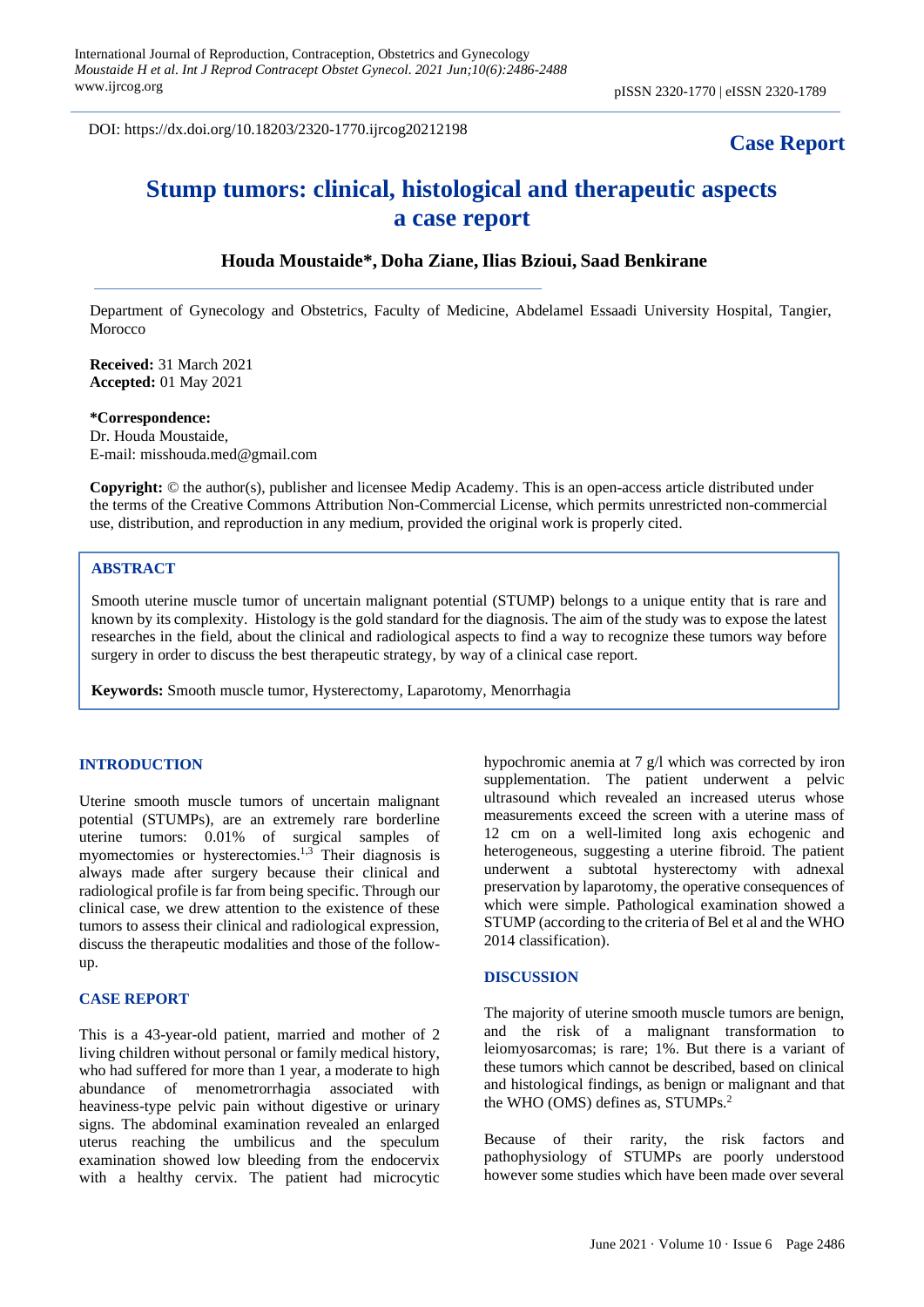years have been able to collect over ten cases and determine the epidemiological profile of these patients: The average age at the time of diagnosis was 45 years without medical history nor pelvic irradiation or hormone replacement therapy, and 50% of the cases were menopausal and 40% were rated obsese.<sup>1-3</sup>

These tumors are often discovered during the anatomopathological study of the operative parts of myomectomies or hysterectomies for uterine fibroids. It is very hard to come up with the diagnosis only from clinical and radiological examinations because there are no specific symptoms correlated to these tumors, they manifest with variable gynecological signs similar to those seen in benign leiomyomas such as abnormal vaginal bleeding, pelvic pain, or a pelvic mass. In some studies, the most common symptom was menometrorrhagia.<sup>3,4</sup>

According to the results of a scientific work focused on 20 smooth muscle tumors of which 18 were STUMP tumors, the results of ultrasound data showed there is a clear difference between benign fibormyomas and STUMP tumors. Unlike benign leimyomas which appear on ultrasound as a uniform hypoechoic image with shadows and peripheral vascularization, ultrasound features of STUMP tumors may occasionally differ slightly from those of leimyomas ; most often it is a well-defined intramyometrial image with mixed echogenicity of heterogeneous appearance, and in 70% of cases it contains anechoic areas of cystic appearance inside of the tumor without calcifications. Doppler showed circumferential vascularization of these myometrial images. Some new researches had shown the superiority of dynamic contrast enhaced MRI when it comes to specific diagnosis of STUMP tumors with 94% accuracy and 96% of specificity.<sup>3,4</sup>

Until the present time, there is no therapeutic consensus regarding the management of STUMP tumors, however surgery is the most used option around the world. The surgical procedure consists of a total hysterectomy with or without bilateral adnexectomy whatever the surgical approach is, it represents the standard treatment. Conservative treatment such as myomectomy can be considered in young women with a desire for pregnancy.<sup>2,3</sup>

About hormone therapy and chemotherapy, there are no studies demonstrating their usefulness in these borderline uterine tumors. An extension assessment is usually requested based on thoraco-abdomino-pelvic scanner looking for a secondary location.<sup>5</sup>

Histological examination of the surgical sample, is the key to a positive diagnosis; macroscopically these tumors are often large, the average dimensions are approximately around 6 cm and the diagnosis of certainty is provided by Bell et al and Ip et al criteria are: the increase in cellularity, cytological atypias, mitotic activity <10 phf and cell necrosis. In half of the cases, this examen helps to find the coexistence of STUMP tumors with leimyomas and leimyosarcomas.<sup>5,6</sup>

Because of their rarity there is a lake of information regarding STUMP evolution through time. In literature it is known that they present an unpredictable outcome, most behave in a benign manner, although some have a malignant course. Besides the therapeutic strategy that is not standarized, we still don't know how to follow up patients diagnosed with STUMPs. In some studies, they had evaluated the risk of recurrence to: 10.5% with possibility of malignant recurrence. This is why most of the praticians indicate a regular monitoring by clinical and ultrasound examination every 6 months and a CT-scan every 6 years. and MRI and chest X-ray once a year for 5 years are recommended in case of conservative treatment.<sup>5-7</sup>

### **CONCLUSION**

STUMP tumors are rare and their clinical and radiological diagnosis is difficult, given the great resemblance with benign leimoyomas. The histological examination is the cornerstone of the positive diagnosis which alone makes it possible to differentiate these borderline tumors from uterine sarcomas. The outcome is often favourable whatever the type of surgical treatment, however there is a risk of malignant transformation, hence the importance of close monitoring of these patients.

*Funding: No funding sources Conflict of interest: None declared Ethical approval: Not required*

### **REFERENCES**

- 1. Gadducci A, Zannoni GF. Uterine smooth muscle tumors of unknown malignant potential: A challenging question. Gynecol Oncol. 2019;154(3):631-7.
- 2. Shim JI, Han AKW, Jeon HJ, Kim ML, Jung YW, Yun BS, et al. Clinical experience of uterine smooth muscle tumor of uncertain malignant potential in two gynecological centers: Oncological and obstetrical aspects. Eur J Obstet Gynecol Reprod Biol. 2020;246:7-13.
- 3. Karataşlı V, Cakır I, Ayaz D, Budak A, Sancı M. Clinicopathologic evaluation of uterine smooth muscle tumors of uncertain malignant potential (STUMP): A single center experience. J Gynecol Obstet Hum Reprod. 2019;48(8):637-42.
- 4. Cotrino I, Carosso A, Macchi C, Baima Poma C, Cosma S, Ribotta M, Viora E, Sciarrone A, Borella F, Zola P. Ultrasound and clinical characteristics of uterine smooth muscle tumors of uncertain malignant potential (STUMPs). Eur J Obstet Gynecol Reprod Biol. 2020;251:167-72.
- 5. Han AKW, Hong K, Kim M, Kim MK, Kim ML, Jung YW, et al. Unexpected uterine smooth muscle tumor of uncertain malignant potential and sarcoma: A